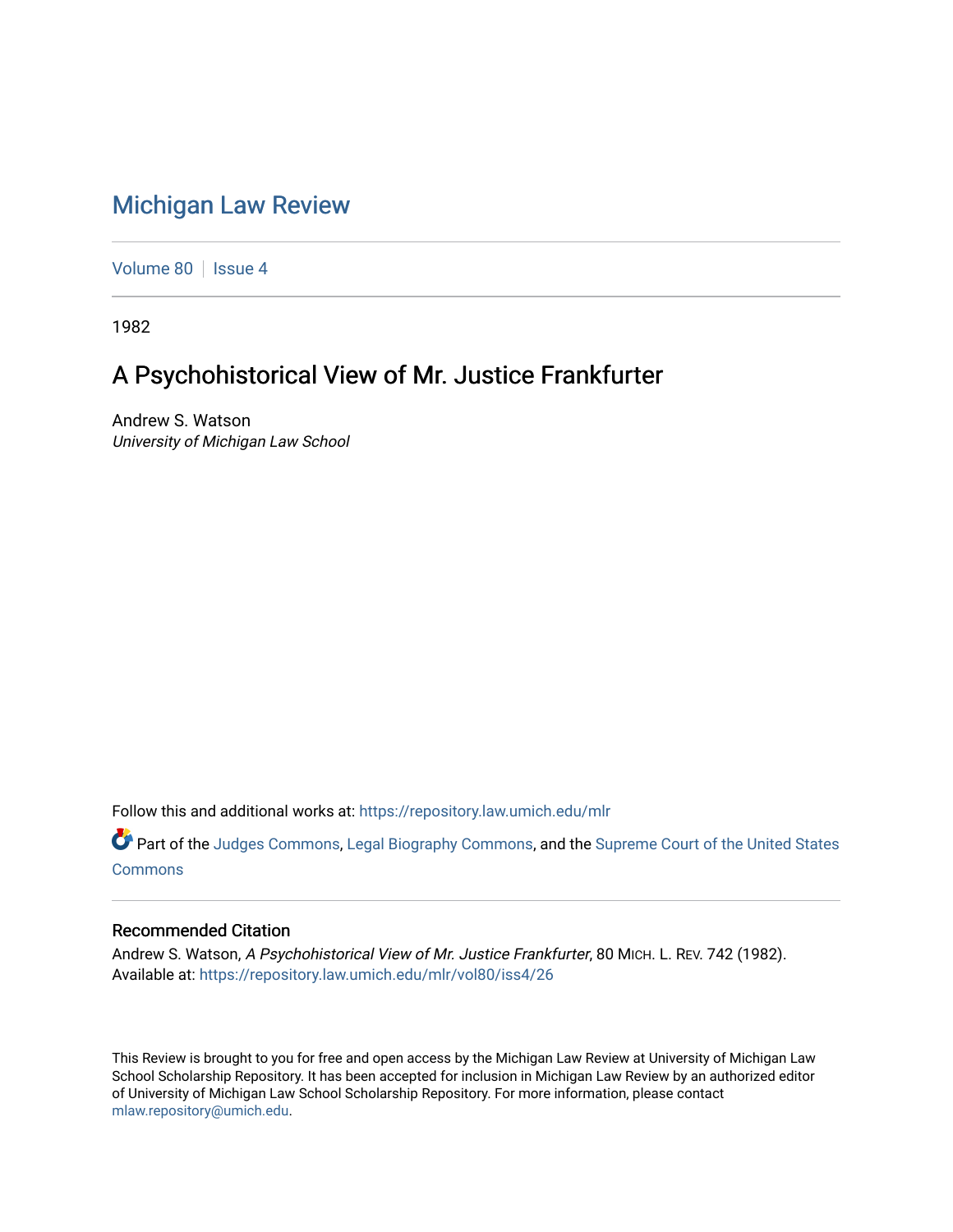## **A PSYCHOHISTORICAL VIEW OF MR. JUSTICE FRANKFURTER**

### *Andrew* S. *Watson\**

THE ENIGMA OF FELIX FRANKFURTER. By *H.N. Hirsch.* New York: Basic Books. 1981. Pp. x, 253. \$14.95.

When the reader closes this modest book, the personality of the late Justice Felix Frankfurter no longer seems enigmatic. Using extensively published correspondence, articles, lectures, and judicial opinions, H. N. Hirsch takes us through Frankfurter's life in sufficient detail to support solidly several major theses about the Justice's motivations and behavior. Although the details and references are parsimonious, they are sufficient to make out a good case. Hirsch's thesis is that Frankfurter was driven by deep psychological conflicts related to his concern about being accepted by the "Brahmin" social elite of Washington and Boston-Cambridge, even as he tried to please his Jewish family, especially his mother. As he struggled to develop an identity consonant with these conflicting social images, he made neurotic adaptations which themselves hampered his ability to achieve his much sought-after goals.

Although Hirsch calls this book "an interpretative biography," it belongs to the new genre of "psychohistory," for in addition to using historical. materials, Hirsch uses psychological theory to interpret them. It is this aspect that will probably stimulate the major challenges to the book.

In the past, professional historians and biographers have zealously attempted to rely primarily on "objective materials," which they would set down and allow to speak for themselves. They believed that this was the best way to avoid the distortions of their own subjective views. With the passage of time, more and more scholars, even in the "hard sciences," have come to acknowledge that it is impossible to eliminate the subjectivity of the observer. The only way to minimize or eliminate this kind of distortion is to develop a cognitive awareness of one's own systematic biases.

Similarly, it is assumed that the actors on the historical stage have their own well-organized psychological distortions. Hirsch argues that an analysis of these distortions can lead to a deeper understanding of their activities:

<sup>•</sup> Professor of Law, Professor of Psychiatry (Ret.), University of Michigan. B.S. 1942, University of Michigan; M.D. 1950, M.S. in Med. 1954, Temple University. - Ed.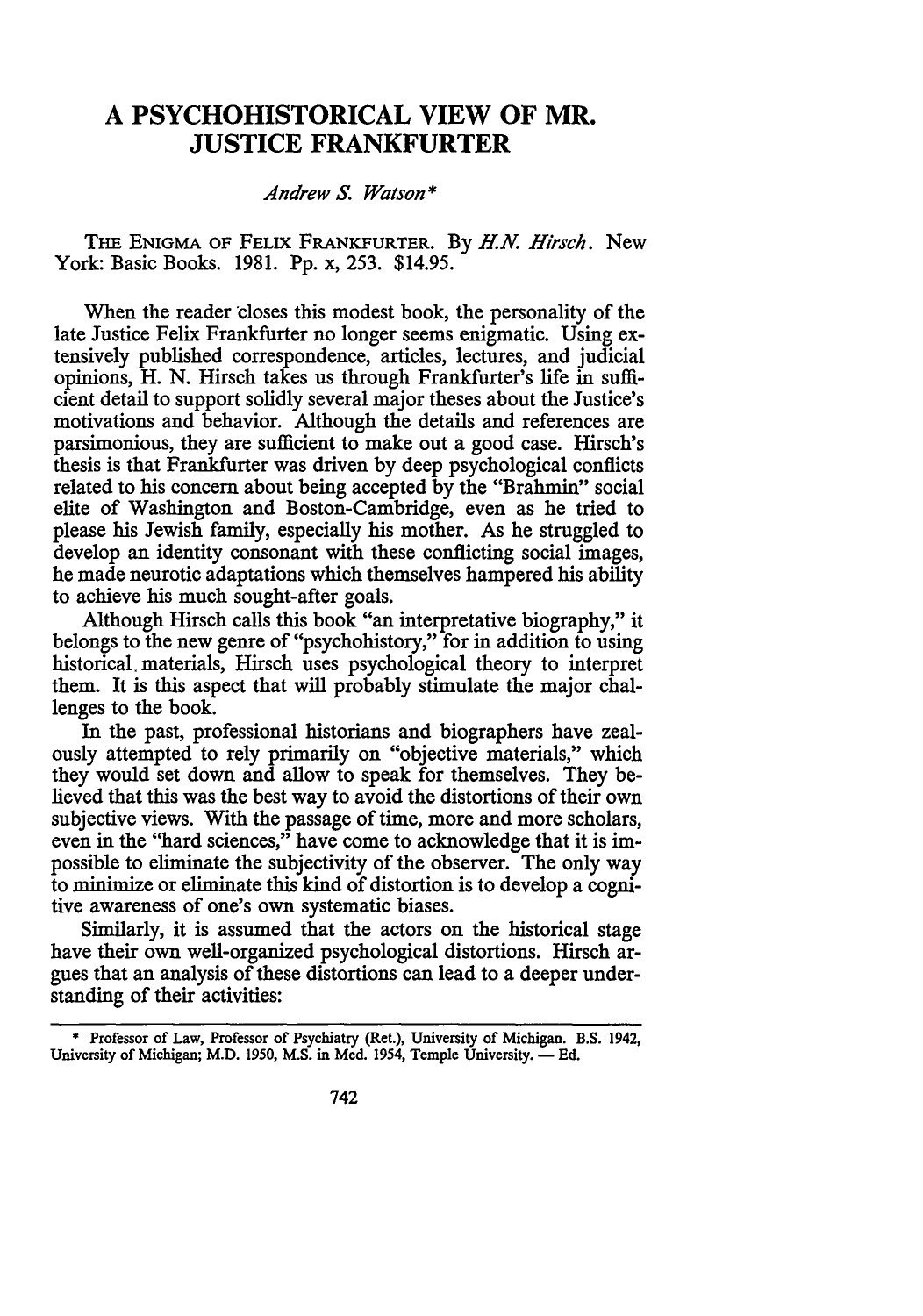The central hypothesis of this study is that Frankfurter can only be understood politically if we understand him psychologically, and that we can understand him psychologically as representing a textbook case of a neurotic personality: someone whose self-image is overblown and yet, at the same time, essential to his sense of well-being. Because of delays and difficulties in psychological maturation - because for several crucial years he could not decide who and what he was and thus suffered from severe self-doubt - Frankfurter, I will argue, was led to develop a compensating, "idealized" self-image in which he exaggerated his political skills and talents. His political style, which he applied throughout his life, resulted from that self-image; it emphasized what he perceived as his ability to handle other people. [P. 5.]

Hirsch explores the "factual information" about Frankfurter from the standpoint of two explicit psychological propositions: (1) the diagnostic category of the "neurotic personality," and (2) the "self-image," or what the author comes to call "identity." Hirsch also makes the implicit presumption, drawn from the theories of psychohistory, that all of an individual's behavior will reflect his psychological adaptive patterns in interplay with the several or many contexts in which he lives. In this Review, I would like to examine these propositions to see how Hirsch uses them in reaching his understanding of Frankfurter.

The principal progenitor of psychohistory as such is Erik Erikson. Erikson, one of the most elegant contemporary psychoanalytical theorists, set forth his main ideas about psychological development in *Childhood and Society* .1 The book presents a short psychohistory of Adolph Hitler and uses it to show how a personality is developed.2 Later, in "The Problem of Ego Identity," he further developed the concept of identity, using a psychohistorical sketch of George Bernard Shaw. 3 Soon thereafter he completed his first major psychohistorical work  $-$  a psychobiography on the life of Martin Luther.<sup>4</sup> This meticulously researched psychohistory became a model of sorts and was followed by the psychohistorical analysis of the early life of Mahatma Gandhi.<sup>5</sup> These books demonstrate that for psychohistory to be effective, the traditional historical research must be done meticulously and all of the established and verifiable information about the subject must be used accurately before the analysis of personality is begun.

Careless research can ruin otherwise competent work. In 1966, William Bullitt published a psychohistorical study of Woodrow Wil-

- 4. E. ERIKSON, YOUNG MAN LUTHER (1958).
- *5.* E. ERIKSON, GANDHI'S TRUTH (1969).

<sup>1.</sup> E. ERIKSON, CHILDHOOD AND SOCIETY (2d ed. 1963).

<sup>2.</sup> *Id* at 326-58.

<sup>3.</sup> Erikson, *The Problem of Ego Identity,* 1 J. AM. PSYCHOANALYTIC AsSN. *5* (1956).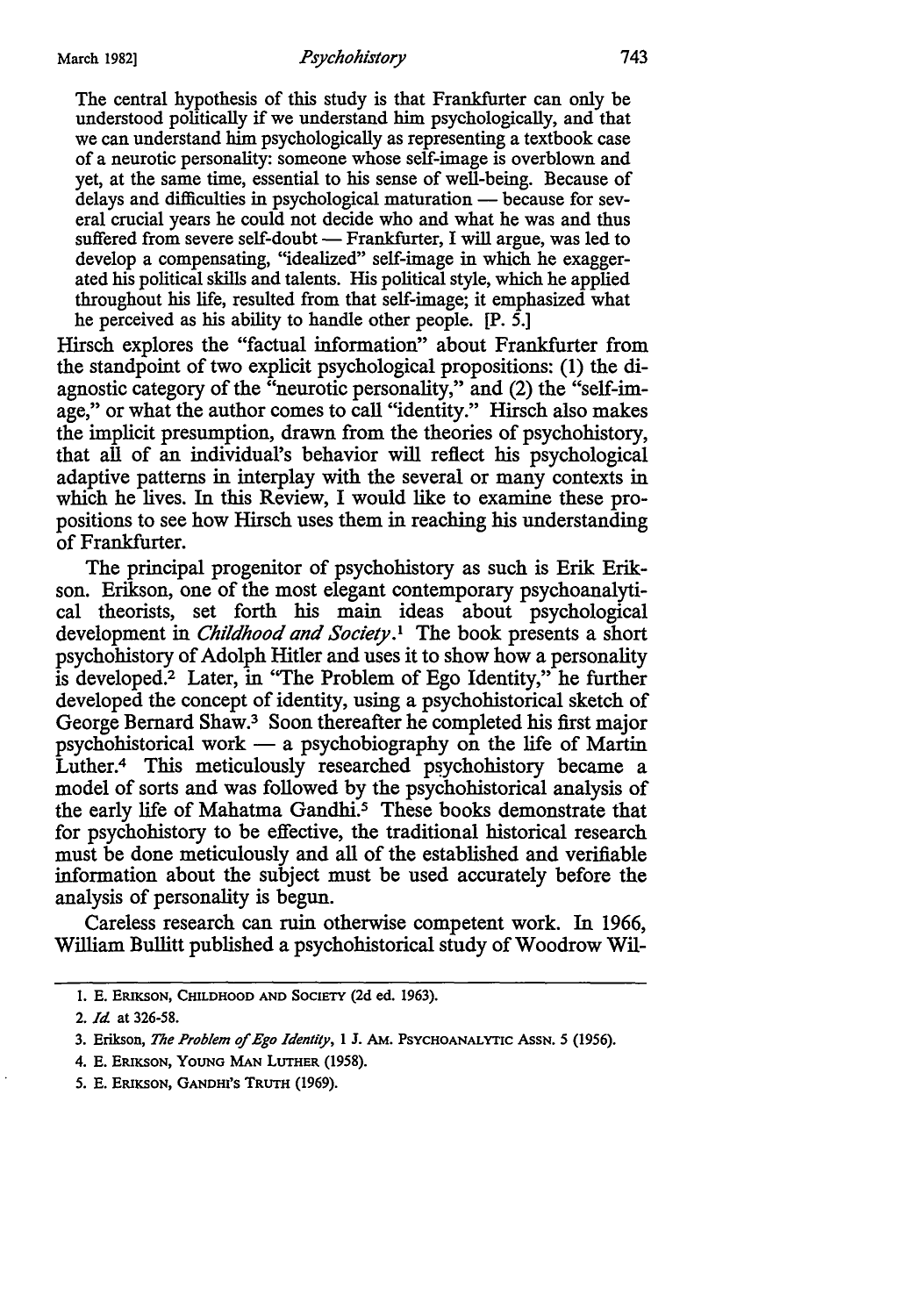#### 744 *Michigan Law Review* [Vol. 80:742

son that he had written in collaboration with Sigmund Freud.<sup>6</sup> The historical research in this book has been heavily criticized and has provided an excellent basis for the argument that psychohistory is a frivolous and sloppy variety of scholarship. This viewpoint has been enhanced by the publication of Fawn Brodie's psychohistory of Thomas Jefferson.7 Most experts on Jefferson seem to agree that she ignored much historical material and greatly distorted other data in her effort to prove psychologically that Jefferson had sired a number of children by his slave, Sally Hemings.<sup>8</sup>

The psychohistorian must overcome still mere difficulties. In a recent article, Henry Ebel argues that a historian's choice of a subject for study depends in part on his own psychological adaption, which can influence not only his personal life, but also the "objectivity" of his work.<sup>9</sup> The work of Ebel's group stirs controversy among professional historians because it suggests the need for self-analysis and self-evaluation, activities that elicit anxiety in most people. (In assaying the psychological objectivity of Hirsch, I must stand mute, for I know nothing of his psychological experience or training.)

Finally, the data for a psychohistory are often difficult to collect. Although it has long been my aspiration to do some psychological analysis of judicial decision-making, the data needed to do it adequately are not readily available. I therefore found Hirsch's study especially interesting because it contains a lot of the kind of information required to understand the psychological processes of someone who cannot be interviewed contemporaneously. While personal letters and the video-taped interviews from the Columbia Oral History Collection are a valuable source of information (and the author made good use of these and similar materials), they have all of the limitations that are imposed on an archaeologist who must reconstruct a forgotten culture from the fragments of ancient artifacts. The important material not ordinarily available in most written records involves the emotional qualities and attributes of the person. Evidence about emotions does not totally escape the printed page, but more often than not it is heavily camouflaged. Inference-drawing about the subject's emotions is fraught with difficulties and risks. Indeed, such an interpretive process inevitably arouses skepticism in most readers. A psychobiographer or a psychohistorian nevertheless has no alternative but to do it if he wishes to explore this vital aspect of his subject's behavior.

<sup>6,</sup> S. FREUD & W. BULLITI, THOMAS WOODROW WILSON (1967),

<sup>7.</sup> F. BRODIE, THOMAS JEFFERSON (1974).

<sup>8.</sup> The historical material in this book was attacked devastatingly by Virginius Dabney in THE JEFFERSON SCANDALS (1981), and his analysis was supported by the preeminent Jefferson scholar, Dumas Malone, in 6 JEFFERSON AND HIS TIME 514 (1981).

<sup>9.</sup> Ebel, *The Psychohistory of History: A Symposium,* 3 J. PSYCHOHIST. 259 (1981),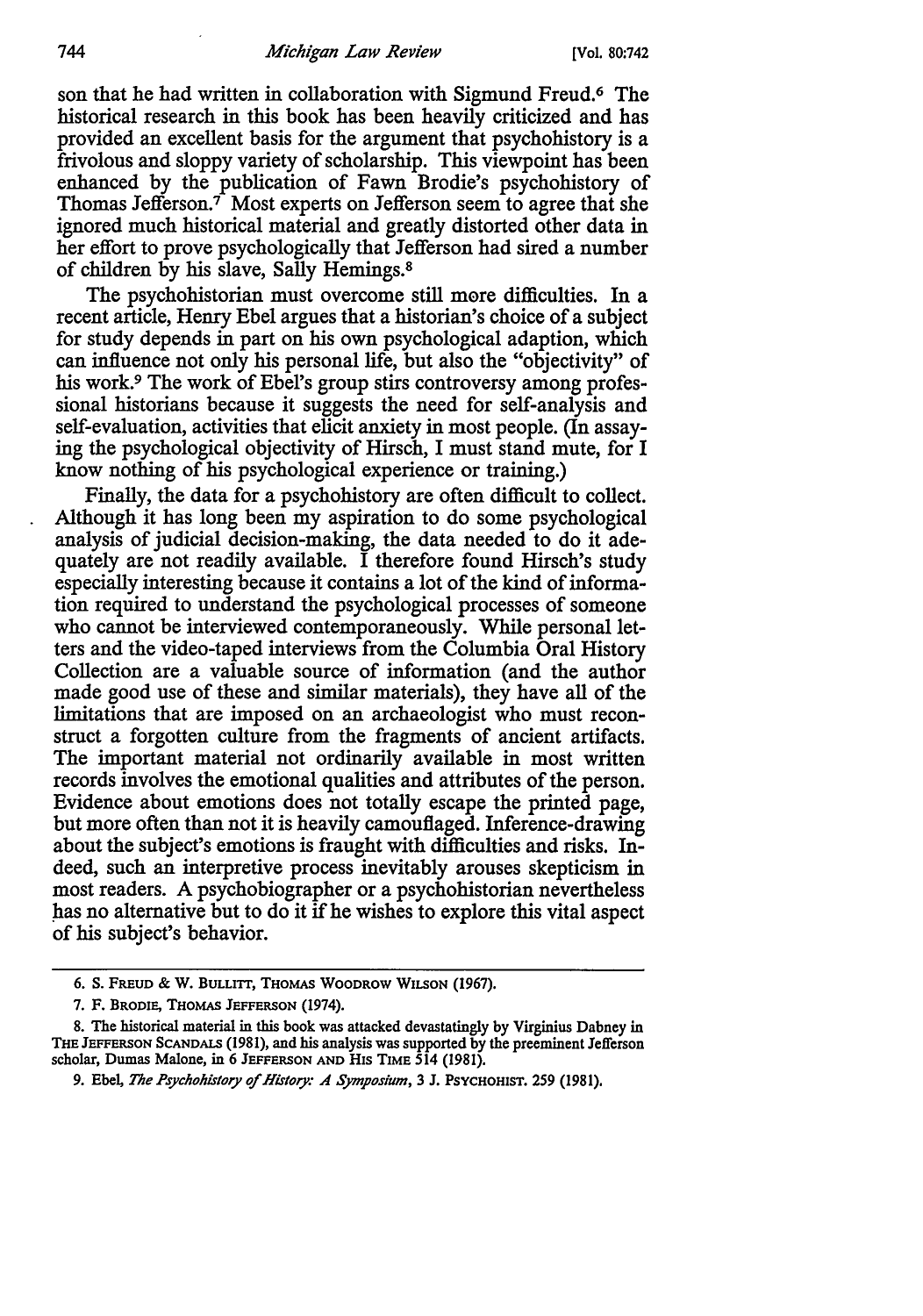Hirsch does undertake this exploration, and in doing so makes important use of the theories of Karen Horney<sup>10</sup> and Erik Erikson.<sup>11</sup> But Hirsch makes one mistake that frequently occurs when there is expert psychiatric testimony in the trial of a legal case. He invokes Horney's diagnosis of "neurotic personality" for Frankfurter and then proceeds to deduce that because Frankfurter "had" this diagnosis, he will or will not be able to perform certain types of behavior. It is like saying that persons who are "schizophrenic" will manifest "psychotic thinking." Ipso facto, any thinking that such a person does will be psychotic and irrational. This is simply not the case. While certain of a schizophrenic's thought processes may be psychotic, not all will be so. Instead of deducing certain things from the label, it is more appropriate if the particular thought process or activity is examined specifically in relation to the individual's capacity to carry it out. The information that would be used to arrive at a "diagnosis" should be used directly to make a descriptive judgment only about the behavior in question. It would have been more appropriate, in short, if Hirsch had avoided concern about whether Justice Frankfurter had a neurotic personality. Hirsch should have confined his examination to Frankfurter's manifest behavior as it related to his psychological capacities and disabilities.

The second concept that Hirsch uses extensively relates to the development of a sense of identity. Erikson states:

The final identity, then, as fixed at the end of adolescence is superordinated to any single identification with individuals of the past: it includes all significant identifications, but it also alters them in order to make a unique and a reasonably coherent whole of them.<sup>12</sup>

We may see from this definition that the instrumental effect of identity upon personality is to provide an individual with a kind of organizing principle from which to make a multitude of personal decisions. Identity does not spring suddenly into being (nor does Hirsch say that it does). Rather, it is a process that takes ongoing experiences and slowly works them into the image of ''who I am." Neither is the image necessarily totally integrated and consistent. Erikson visualizes these stages of personality development as processes that are hardly ever perfectly completed. Certain pieces of personality and behavior may be kept apart from each other, remain unintegrated, and even be inconsistent with each other throughout the identity-forming process. He calls this condition "role confusion."13 Thus, an individual leaving his adolescence may be closer to one end or the other of the spectrum between identity and role

<sup>10.</sup> *See* K. HORNEY, NEUROSIS AND HUMAN GROWTH (1950).

<sup>11.</sup> *See* E. ERIKSON, *supra* note l; Erikson, *supra* note 3.

<sup>12.</sup> E. ERIKSON, *supra* note 4, at 68.

<sup>13.</sup> E. ERIKSON, *supra* note 1, at 261.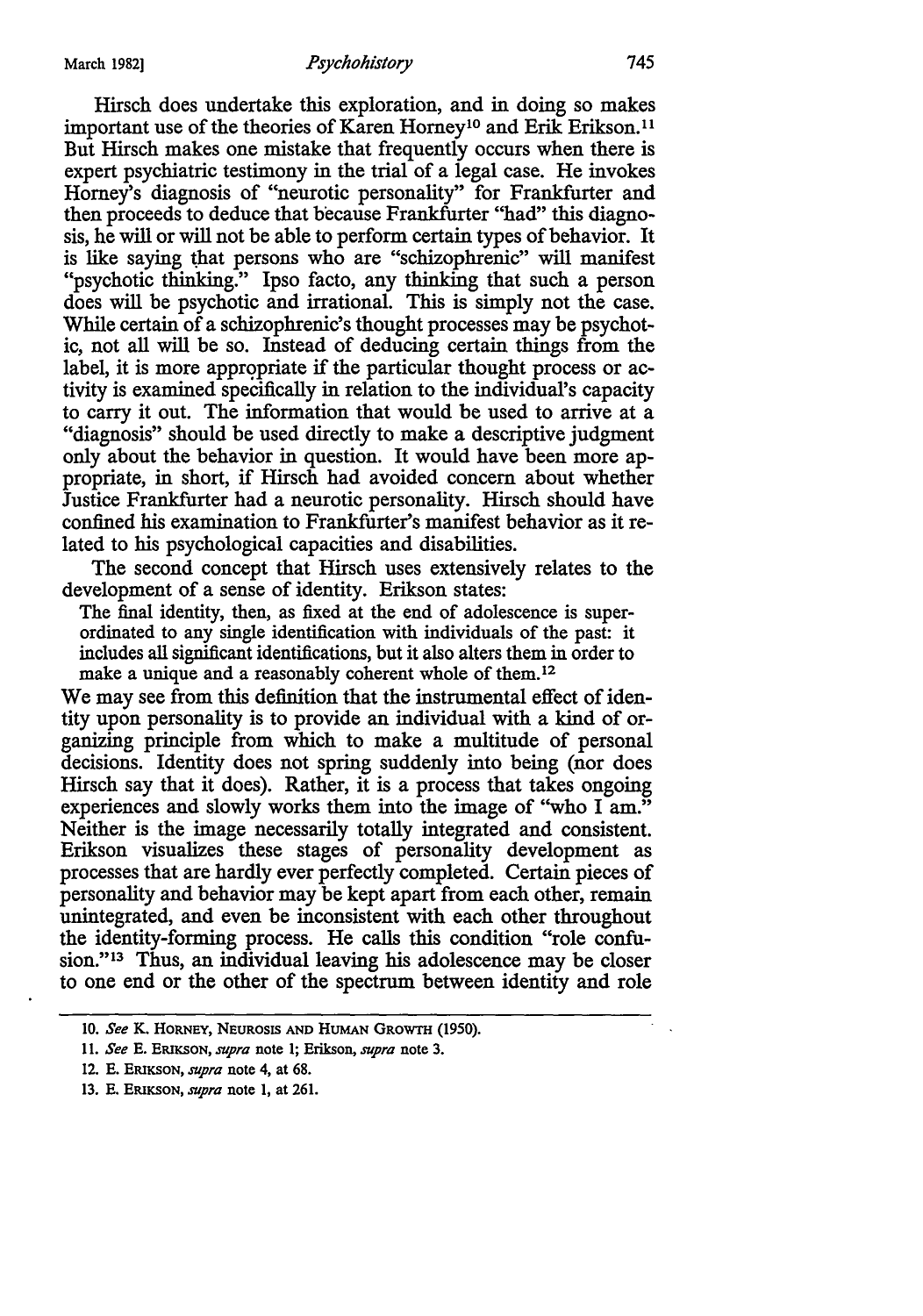confusion. I will note below some of the ways in which Frankfurter failed to bring various parts of his self-image together into a consistent identity, and that failure will help us to understand some of his adult behavior.

A psychological process that Hirsch frequently confuses with the concept of identity is that of "identification." Identification occurs when an individual unconsciously sees himself to be like another, and in so doing emulates and incorporates the behavior of the other into his own personality. 14 It is from these identifications that part of an identity is built up.

Frankfurter made three powerful identifications during his young adulthood. They were with Henry Stimson, Justice Oliver Wendell Holmes, Jr., and Justice Louis Brandeis. Many strands of his character and identity can be directly traced to them: he revered and then emulated them. Unfortunately, he did not always use their skills in the same contexts in which he had observed them, so they did not always work for him. Additionally, when he later rose to positions of power and importance, he expected those who became his "followers" to act as unchallengingly as he had done with his own models. When he came to the Supreme Court, he expected his brothers to follow and take his professorial direction and advice, much as his students had done. He often prefaced his advice with comments like, "Long years of observation of the work of this Court before I came down here . . ." (p. 159). They demurred, and resented him.

As Hirsch elaborates upon his description of Frankfurter's personality, he relies on a developmental mode of psychology. Each phase in Frankfurter's life then becomes important in shaping his personality. Hirsch assumes that if we can once understand and define certain behavior patterns, subsequent actions or inactions will be comprehensible even when they appear contradictory. This approach follows the "psychodynamic" model of personality development, and most of his theoretical references are from that source. Hirsch sees two principal factors as critical to Frankfurter's psychological development. First, he notes the importance of his background in the German Jewish immigrant community of Brooklyn with its emphasis on upward social mobility and on the importance of intellectual and cultural interests. The second important factor on which much of Frankfurter's adaptive activity was centered was his small physical stature. He was early and continuously preoccupied with his condition as a "little guy," and Hirsch vividly describes how he related to anyone he regarded as important or powerful. In the early stages of a relationship with someone important, he would un-

<sup>14.</sup> *See* F. REDLICH & D. FREEDMAN, THE THEORY AND PRACTICE OF PSYCHIATRY 135- 37 (1966).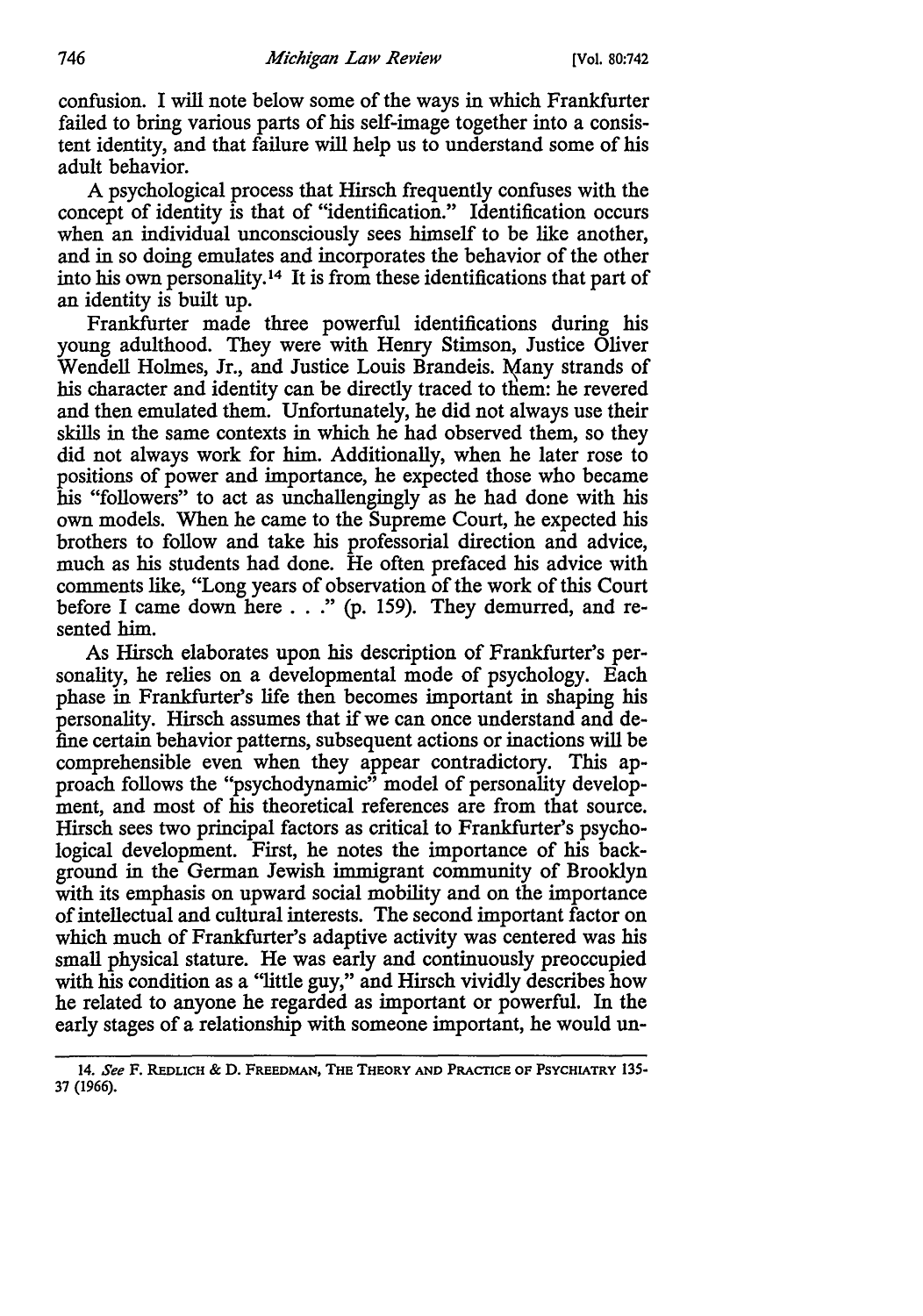abashedly shower the person with flattery. If the person then failed to respond with acceptance or approval, he soon became the object of intense anger and bitterness.

Throughout his career and especially during the Court years, Frankfurter was prone to be critical of his colleagues for doing the very things that were so much a part of his own adaptive repertoire as he tried to manipulate situations and people. In terms of egopsychology, such behaviors represent a kind of subservience and acquiescence to the perceived power and status of the person being flattered. (With the flatterer there is also an incipient fear and an imagined exaggeration of the other person's dangerousness.) Those with this kind of outlook tend to divide the world starkly into two groups — the powerful, omnipotent, and omniscient on one hand, and the helpless potential victims on the other. This dynamic is largely unconscious and therefore goes unapprehended by the person doing it, but "bootlickers" (a term that Frankfurter used frequently) (p. 25) always hate themselves for being subservient. This hatred is frequently redirected toward the object of the flattery. Thus when Frankfurter was in the submissive and flattering mode, he could see himself in full agreement with and as a true disciple of the powerful person with whom he was relating. At the opposite end of the spectrum, when he was in his assertive, professorial, expert posture, he could graciously "nurse" people along and feel good about himself *so long as they accepted his nurture in the form he gave it.* Let the person he sought to feed refuse to suckle or dare to regurgitate unbidden, and Frankfurter would become extremely angry with him, probably without much awareness of why he was shifting his ground. This inclination was so powerful, as Hirsch well describes it, that it sometimes made Frankfurter assume contradictory positions that greatly puzzled those who watched him. His "scientific" liberalness thus could shift easily into truculent, obstinate conservatism. <sup>15</sup>

Another aspect of these seeming contradictions relates to *why* Frankfurter changed his positions. Although he valued highly the idea that he did everything for rational and "scientific" (i.e., external) reasons, Hirsch demonstrates clearly that many of his positions were responses to a drummer whose beat was audible only to his own inner and unconscious mind. Despite all of the powerful intel-

Frankfurter, *The Supreme Court in the Mirror of Justices*, 105 U. PA. L. REV. 781, 794 (1957).

<sup>15.</sup> Frankfurter himself was *intellectually* aware of this problem. He wrote: For those wielding ultimate power it is easy to be either wilful or wooden: wilful, in the sense of enforcing individual views instead of speaking humbly as the voice of law by which society presumably consents to be ruled, without too much fiction in attributing such consent; wooden, in uncritically resting on formulas, in assuming the familiar to be the necessary, in not realizing that any problem can be solved if only one principle is involved but that unfortunately all controversies of importance involve if not a conflict at least an interplay of principles.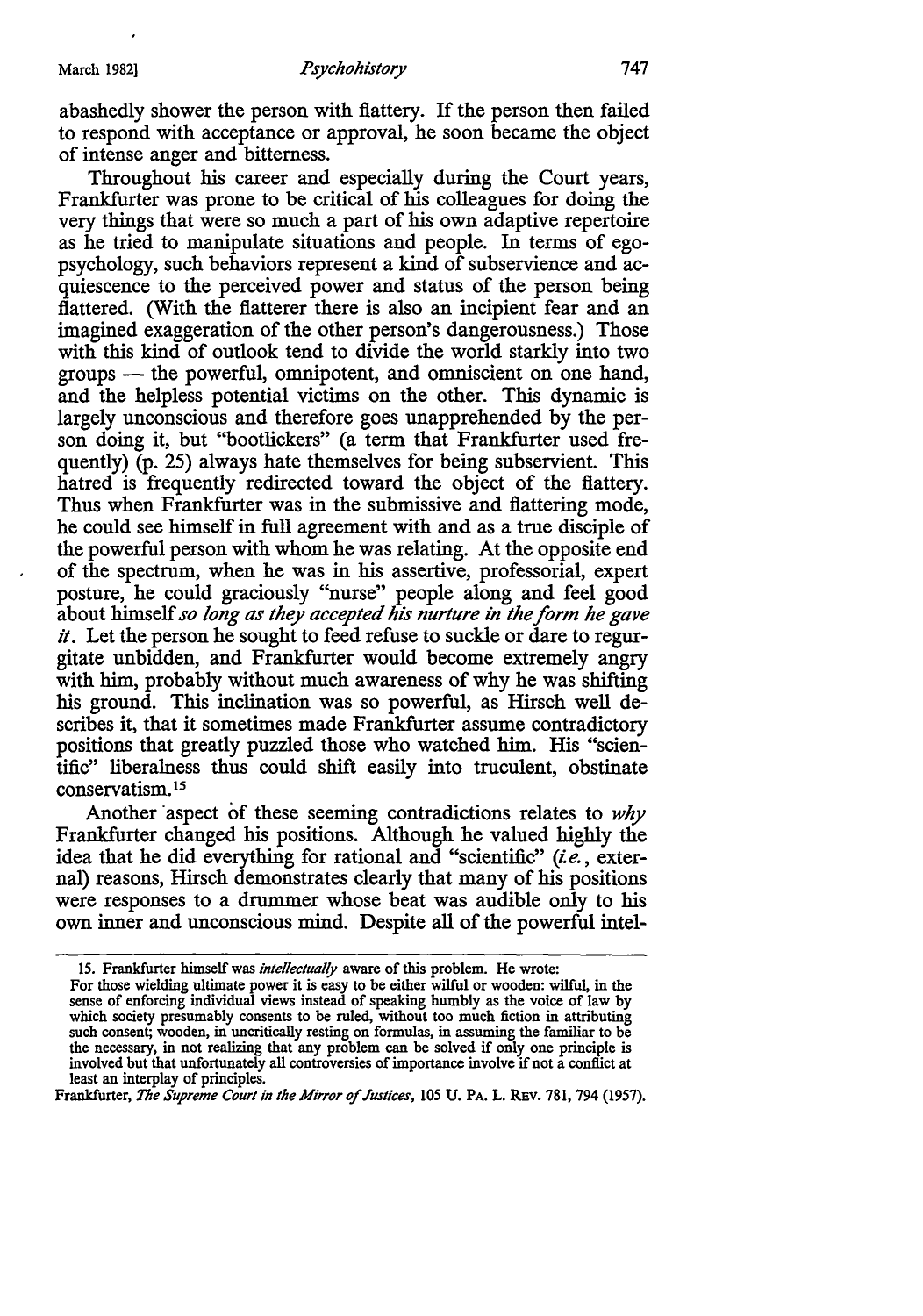lectual skill that Frankfurter could muster, he, like most of us, did not adequately understand some of the conflicting forces that operated within himself. One person who was well aware of these conflicts was his wife, Marion, who apparently tried often to get him to be more sensitive to her emotional needs and complexities. In his letters he occasionally and defensiveiy comments about how his selfawareness had increased and he states hopefully that Marion will be surprised at his increasing sensitivity. However, I very much doubt that he ever did become substantially more aware of himself, at least in the way that he (and she) hoped for.<sup>16</sup>

These last comments recall to mind an interesting point made by Arthur Koestler in *The Trail of the Dinosaur and Other Essays*.<sup>17</sup> He notes that La Fontaine did not properly end his fable of "The Fox and the Grapes." It should have been that after the fox said the grapes were sour, all the other foxes went off to the local henhouse to have a ball. The fox who called the grapes sour nevertheless continued to struggle to climb the tree. Night after night he returned and repeated his attempts. One night, he actually got up into the tree and, grabbing a large bunch of grapes, bit into them and discovered to his dismay that they *were* sour. He wanted to go and tell the rest of the foxes that the grapes were in fact sour, but he knew they would not listen to him because foxes cannot climb trees! Rather than turning to new trees to test other grapes, the poor fox could be seen returning to the same tree night after night to taste the same sour grapes. In fact, in the end he died from a perforated ulcer caused by the sour grapes.

This is a very keen insight about human behavior. Although human beings learn many things in the context of *rationalizations,* <sup>18</sup> the process is in many respects imperfect. A new skill is often not useful in new and different situations simply because the person who has acquired it cannot control it. The person is continually dragged unwittingly back to an inappropriate and ineffective use of the skill because a part of his memory is unconsciously attached to the context where the skill was developed (which included an erroneous assumption). It is as if the mind cannot recognize that the original rationalization has been tested and found to be wrong, or that a new skill has been developed that could be used in other and different ways.

Many people are trapped exactly as the fox was, and Hirsch gives

17. A. KOESTLER, THE TRAIL OF THE DINOSAUR AND OTHER EsSAYS 92-93 (1955).

18. See O. English & S. Finch, Introduction to Psychiatry 66 (1957).

<sup>16.</sup> P. 49. Mrs. Frankfurter notes that he is "as remote as the alps." There are similar comments at pp. 50, 58. At p. 60, Hirsch quotes a letter to Marion in which Frankfurter says, "[I]f you knew what such glimpses of your own griefs, your sense of my inadequacy, do to me<br>— well you might believe that I'm learning some things." Such tensions were to exist throughout their marriage.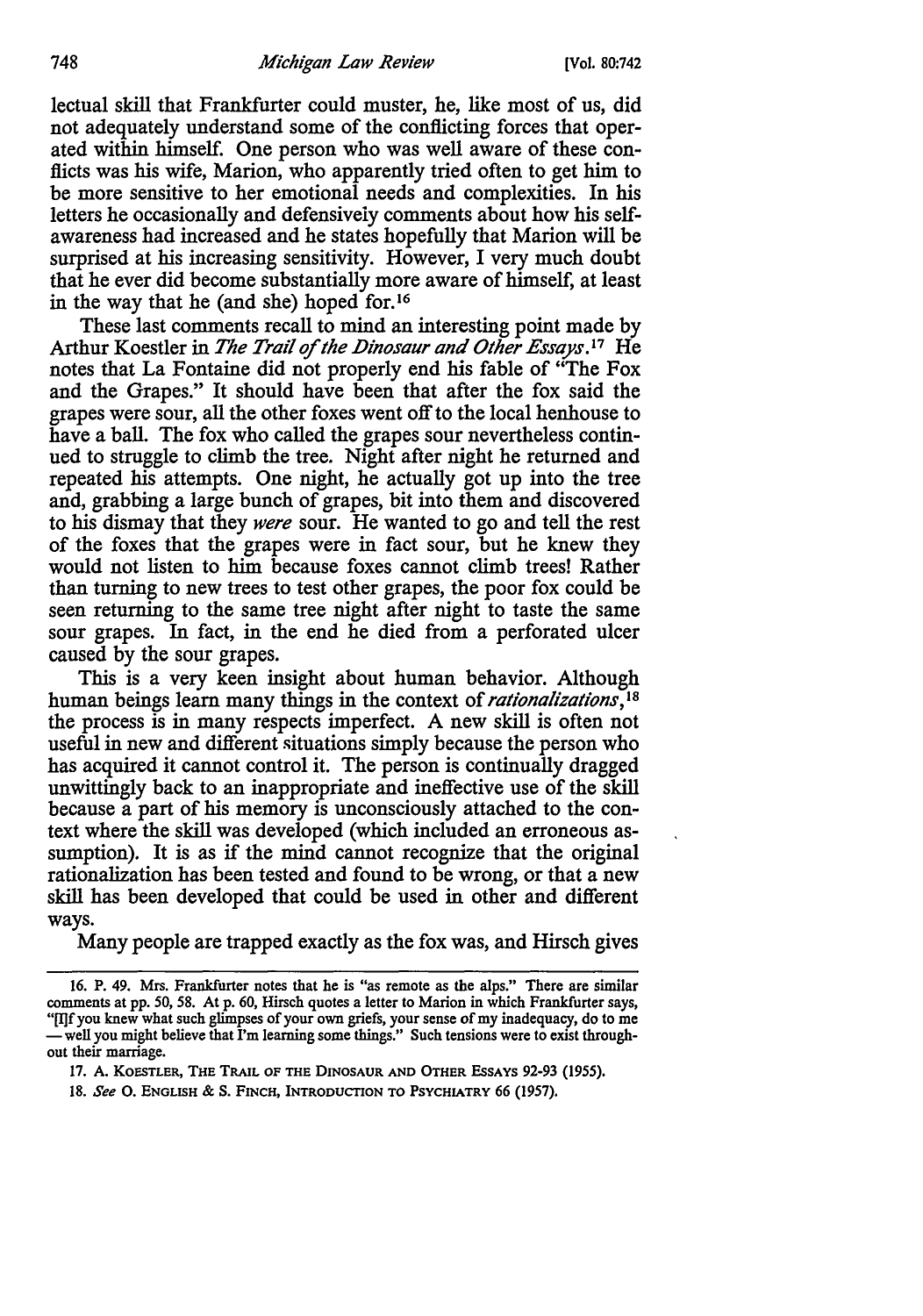many examples of Frankfurter's being caught in such a trap. Frankfurter did develop great leadership capacity but did not always have the power to dominate. In his several identifications with great and powerful people, he observed that they could assert great personal influence upon others, but he apparently did not "see" that theirs was a persuasive and not a dominating power. Stimson, Brandeis, and Holmes all could relate politically and personally to their colleagues even when they disagreed. This enabled their influence to grow rather than diminish over time. Because Frankfurter did not fully comprehend all of the psychological qualities of his models and also because of his own powerful wish to dominate and be the "big one" among men - he, like the fox, failed to take into account several important limitations of his growing skills.

As Hirsch discusses the concept of identity formation he tends to imply that identity is made up largely of positive qualities from the point of view of social values. This is not the case. It may also include negative structures that, in fact, are psychologically flawed and therefore carry with them the omnipresent potential for failure. It appears that in many respects Frankfurter never had a truly realistic and accurate evaluation of his own capacities incorporated into his identity structure. Some of his self-concepts were assertions dedicated to reassuring himself that "I am not a little guy; I'm a big, strong, powerful individual." This smacks of the defense called "reaction formation." 19 Whenever he struck an interpersonal obstacle, instead of being able to see it in full perspective, it was as though he was once more confronted with his fearful little boy self. He would literally have to destroy the obstacle to reassure himself that he was big, competent, strong, and in control. This entailed wheeling out his heaviest barrage of sarcasm and vitriolic characterization, which nearly always increased the likelihood of alienation and failure. Instead of the smooth, diplomatic "manager" of things he hoped to be, he was often isolated and ineffective. In the end, his colleagues simply tuned him out. Hirsch notes many examples of this: It takes little imagination to see that this process of alienation must have produced a great sense of helpless impotence and despair in Frankfurter. One gathers that this same dynamic occurred between Frankfurter and his wife, and that, too, would have fed back into his omnipresent fear that he would not be accepted by the world at large but rather would be relegated to the position of the rejected Jew.

Although there is clearly a shortage of material with which to explore the early developmental stages of Frankfurter's personality, there is a great deal of information about his adult life. Yet Hirsch

<sup>19.</sup> A *reaction formation* is ''the setting up of a more or less rigid attitude or character trait which will serve as a means of preventing the emergence of a painful or undesirable attitude or trait, usually of the opposite type." See *id* at 61.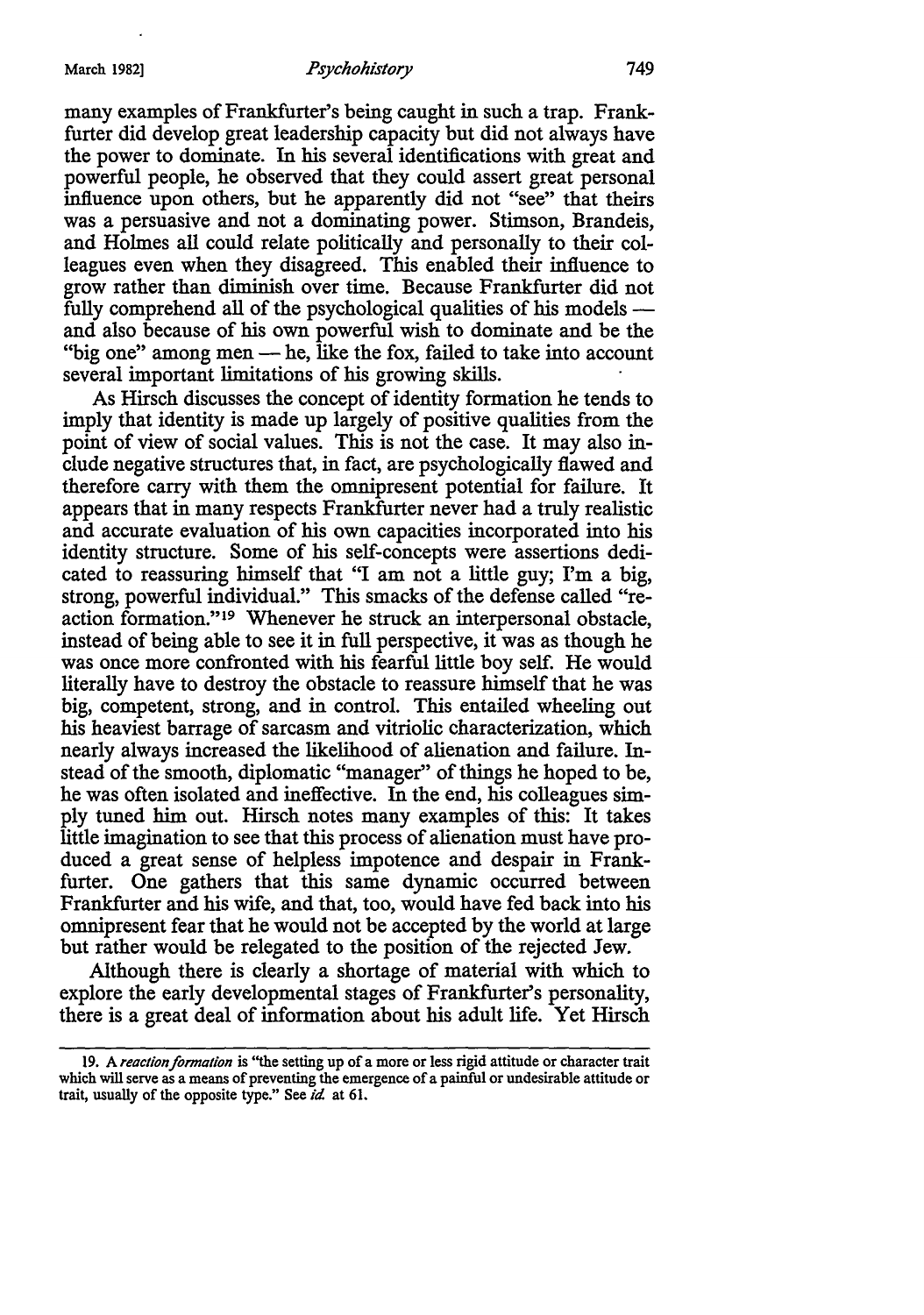largely confines his psychological analysis to the stage of identity development that occurs during adolescence. There are other Eriksonian theoretical concepts that he might have used fruitfully. For example, during ''young adulthood" (in terms of Erikson's "developmental stages") the ego adaptive qualities that evolve are either "intimacy" or "isolation."20 The biographical details of Frankfurter's life provide many clear examples of difficulty across this spectrum. Instead of developing personal relationships that moved progressively toward closeness and intimacy  $-$  relationships that reflected deeply felt concerns about another person, such as a loving interest in Marion's problems instead of the mere appearance of being a good husband  $-$  he seems to have engaged almost exclusively in more self-serving activities, such as power-brokering or appearing paternal. According to Erikson's theory, people act this way because of their failure to develop a solid identity, which in turn would lead to a disinclination to take the psychological risks involved in intimacy.

With the disabilities stemming from failure in the "adolescent" and "young adult" stages, further developmental skewing during the "adulthood" stage would push the ego away from "generativity" in the direction of "stagnation."21 While Frankfurter certainly produced a great deal of work, there is at least some impression that his ideas did not continue to develop as all had anticipated. Instead of coming to their full growth and flower, they seem to have become fixed and ultimately stunted, as though they had failed to receive some vital nutrient from their surroundings. Hirsch might have more effectively explored these aspects of Frankfurter's later development by using more of Erikson's theories. Frankfurter's failure to develop a well articulated identity clearly did impose limitations on his personality, but by using the materials from Frankfurter's later years that he had at hand, Hirsch might have carried out a better and more rounded analysis that would have deepened our understanding about his subject.

Reading Hirsch's description of Frankfurter recalled a vivid and very unpleasant encounter that I had with Justice Frankfurter. It occurred when Frankfurter presented his Owen J. Roberts lecture at the University of Pennsylvania Law School.22 In the course of a faculty reception I was introduced to him. That encounter lives vividly in my memory as one of the most unpleasant social encounters of my life. There was no particular reason why Justice Frankfurter should have had any image of me whatsoever since I was a nearly new arrival in the law school world. The only two real stimuli (un-

<sup>20.</sup> E. ERIKSON, *supra* note 1, at 263-66.

<sup>21.</sup> *Id.* at 266-68.

<sup>22.</sup> Frankfurter, *supra* note 15, at 781. This occurred on March 20, 1957.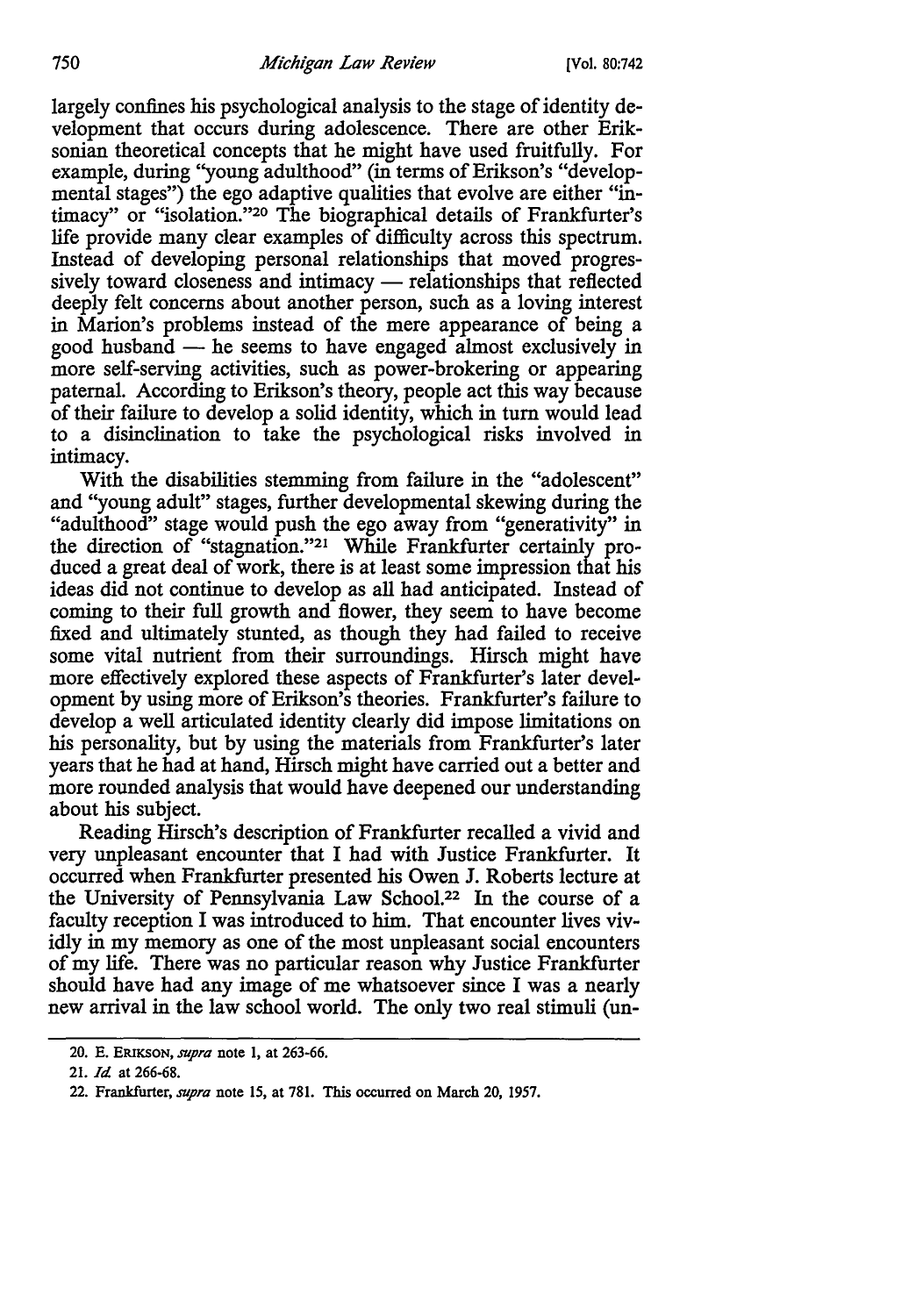less we assume that Frankfurter was in possession of some kind of psychic omniscience) that may have spurred a reaction in him were (1) although I did not exactly tower over him, I was at least a head and a half taller than he, and (2) I was introduced as a psychiatrist (probably in those days with the faculty ')oke," "This is the faculty psychiatrist!"). His response to me, lightning fast, was that I obviously did not warrant any kind of attention from him, and after a brusque "How do you do," he sharply turned away from me. Hirsch's description of how Frankfurter was strongly inclined to make swift judgments about a person's capacities, and then treat the person as one to be regarded with either respect or disdain (p. 43), made me better understand how Frankfurter had behaved with me. I also recall being struck by the fact that when he arrived, he was accompanied by a group of younger men who obviously looked upon him with adulation and reverence. This was in marked contrast with other Supreme Court Justices who visited our school and whose arrivals were nearly inconspicuous. Frankfurter clearly flourished on such attention and Hirsch helps us understand how much he needed it (p. 107).

On a second occasion I met Justice Frankfurter in Washington when I was participating in a judicial seminar with the benches of the Supreme Court and the Court of Appeals for the District of Columbia. My memory of that experience is not so vivid, but I do not have any recollection of his having had any great interest in exploring the psychological subjects that the group was examining. This was in stark contrast to many of his brothers. His lack of interest may have been related to experiences that he had with his wife's mental illness, for she and her psychiatrist (with whom he consulted several times) (pp. 84-85) surely must have discussed his own behavior. It is possible that a suggestion might have been made that he receive help in dealing with his insensitivity to her. Hirsch's account makes it clear that Frankfurter did not have the kind of personality that would be drawn easily toward psychotherapy. Since these encounters stand out so vividly in my memory and are still, after more than twenty years, enmeshed in unpleasant memories, I found Hirsch's biography interesting and helpful. It is likely that many others will respond similarly to this book.

It is easy to dwell on all of the things that Hirsch did not do, or to comment on what he might have done, but this would risk giving a very wrong impression. Hirsch goes far toward clarifying much of the enigma about Frankfurter's behavior. It talces a large measure of courage to write this kind of book and the author deserves our commendation for having done so. Although one may carp about some of the psychological trails that he followed, for the most part I would agree with his psychological conclusions. I found the book valuable